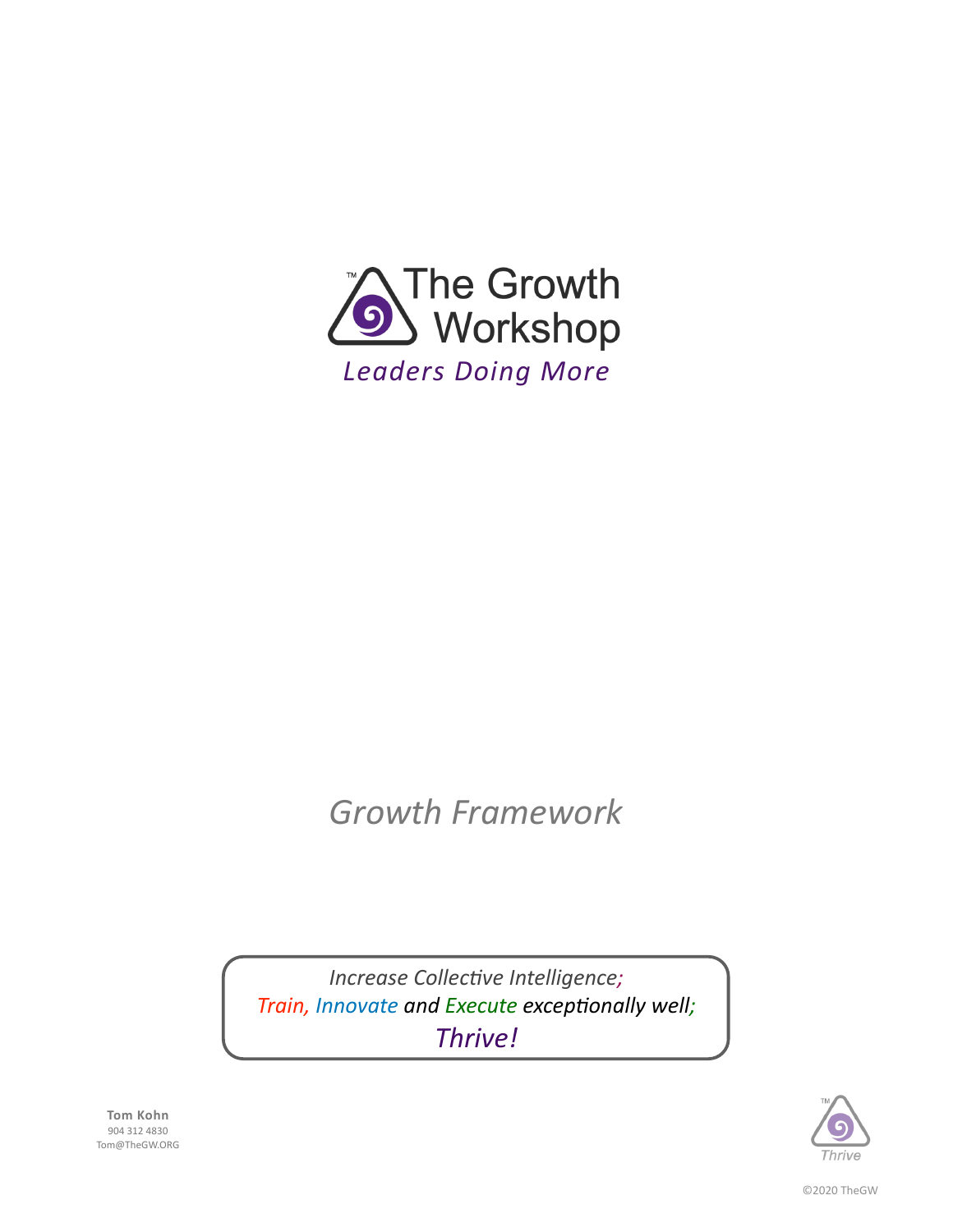# *The Growth Workshop* is Leaders *Doing More*.

We work with leaders of mid size organizations in small group workshops to solve big problems and create new businesses or grow existing businesses ... to better fill more needs for more people ... to solve more problems ... *to Thrive.*

Our Leader Groups are a forum for working with like-minded people who want to do more. They expand thinking and perspectives in a setting where ideas are explored and new businesses are born.



Advancing and converging technology, new thinking, and big challenges are transforming industries and spawning opportunities everywhere … opportunities best developed by leaders of mid-size organizations.

Identifying possibilities and developing opportunities requires an increasing Collective Intelligence (CIQ) … a small group's capacity for massive information flow, idea generation and abstract thinking.

CIQ increases when people expand their knowledge and thinking capacity, and then commit to each other as friends … complete equal human beings.

### Growth Framework

Workshops use our Growth Framework — a lens for *extreme clarity and focus,* and a structure for fast, efficient and effective business development.

*Increasing Collective Intelligence enables rapid, fluid on-demand thinking and action.*

*Training* increases *Collective Intelligence*, raises standards and expands capacities. *Innovate* and **Execute** explore, create and operate extraordinary businesses.



*Leading* is defining a compelling future ... *Managing* is delivering.

### Core Leader Activities

Successful businesses all execute the same series of activities between identifying and filling needs. Our Growth Framework is simply those activities organized in a way to give leader groups mastery and control.



Leading (Innovate) activities create a compelling vision for a business and define its Value Propositions, Managing (Execute) activities deliver those Value Propositions extraordinarily well to.

The quality of work in each activity shapes the quality of work in the next activity, and ultimately the value delivered to each customer.

Collective Intelligence is the determining factor in how well an organization Innovates and Executes.

Increasing Collective Intelligence aligns and focuses activities, sets higher standards, expands capabilities and keeps people moving together toward the same future.

In sports, performing arts, the sciences, special forces, and most professions, continuously increasing Collective intelligence with the right coach is essential. Focusing first on Collective Intelligence can increase a group's capacity quickly and dramatically.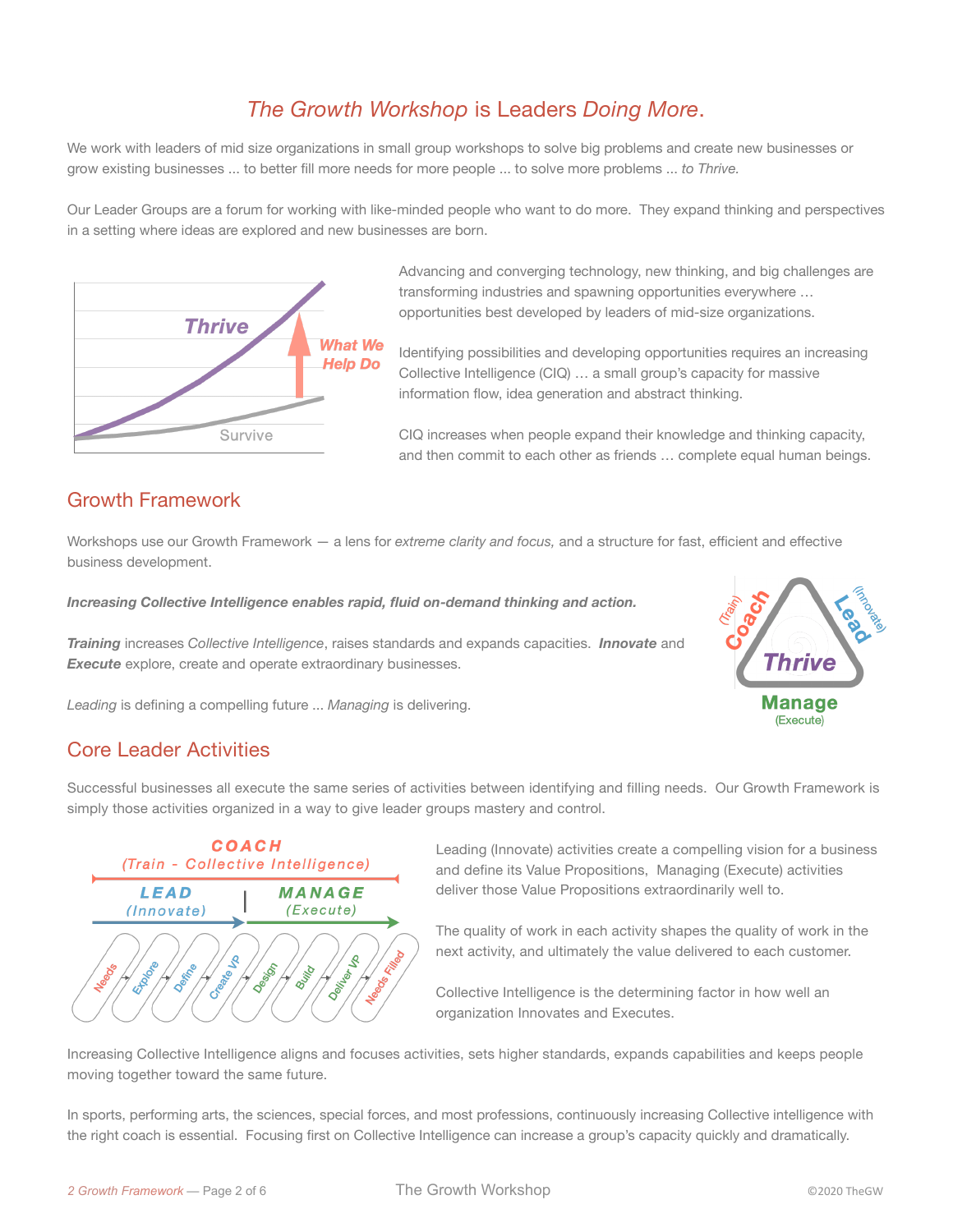# Coach - *Train (Chief Growth Officer)*

**The job of** *Coaching* **is to increase Collective Intelligence** … to enable extraordinary *Leading and Managing.* 



Collective Intelligence (CIQ) is the determining factor in how well a leader group performs. It is the foundation for exploring, defining and innovating opportunities. It is the foundation for the skills and attention to detail required for extraordinary execution.

Increasing CIQ is the **neuroscience** of training and controlling your brain: how it works, what it does, and how it interacts. We direct our brains to learn, process and communicate information to increase our capacity to think and generate ideas individually and collectively.

Learning, commitment and training cause remarkable *capacities to* emerge. An increasing CIQ expands a group's ability to ask the intelligent questions central to critical thinking. It enables the involuntary curiosity required for understanding and building new perspectives

#### **Learn:**

A leader group's capacity to define and deliver a compelling future emerges from the combined capacities of the group's members. The human brain is capable of more than can be developed in a lifetime. Curiosity*,* continuous learning*,* and an appreciation of beauty and excellence are vital to releasing its full capacity to *think.*

Our brain uses *new learning* to 'experiment' with new connections. Learning new subjects and activities expands thinking and the ability to engage intelligently and learn fast. Experiencing new people and cultures expands perspectives. Mastering a skill gives an understanding of excellence and of what is required to create a new future. Continuous learning includes:

- Understanding what it means to be human, mind vs. brain, our history, thriving, human ecosystem vs. nature's ecosystem
- An essential knowledge of the natural world … of physics and chemistry, atoms and molecules
- Broad knowledge across multiple disparate subject areas … sciences, arts, history, and others
- Developing experiential knowledge from engaging in work, hobbies, sports, etc.
- Knowing mastery … becoming an expert at something
- Awareness of advancing and converging technology and science; understand core end-point human needs
- **• Critical thinking skills … Communication skills**
- Character development; Awareness of aptitudes and interests; Emotional, intellectual, physical strengths and weaknesses

#### **Commit:**

People in high CIQ groups **fit together**. They care about excellence and are interested in the company's purpose, its customers, the needs it fills and the products it creates. They have a desire to learn and grow.

Committing to each other is the 'collective' in Collective Intelligence. **Committing is trying …** *and then trying again***.** Committing requires that silos, power and control are left at the door to create a group of equals. **Friendship is essential** … it leads to deeper relationships, dissolves barriers, regulates subconscious biases, and understands perspectives.

Commitment drives the good communication, Information flow and collective critical thinking that increases CIQ. Natural communication is subconscious and self-centered. Committed leaders learn to communicate **for '***us,***' not '***me.***'** 

#### **Train:**

In sports, performing arts, the sciences, special forces, and many professions, **training** and **practice** are essential. Increasing CIQ in a business is the same*.* A high CIQ group practices collective critical thinking, and views every activity as an opportunity to learn through postmortems, reflection, feedback and 'trying it again.' Group training helps individuals refine and focus their personal knowledge and skills development.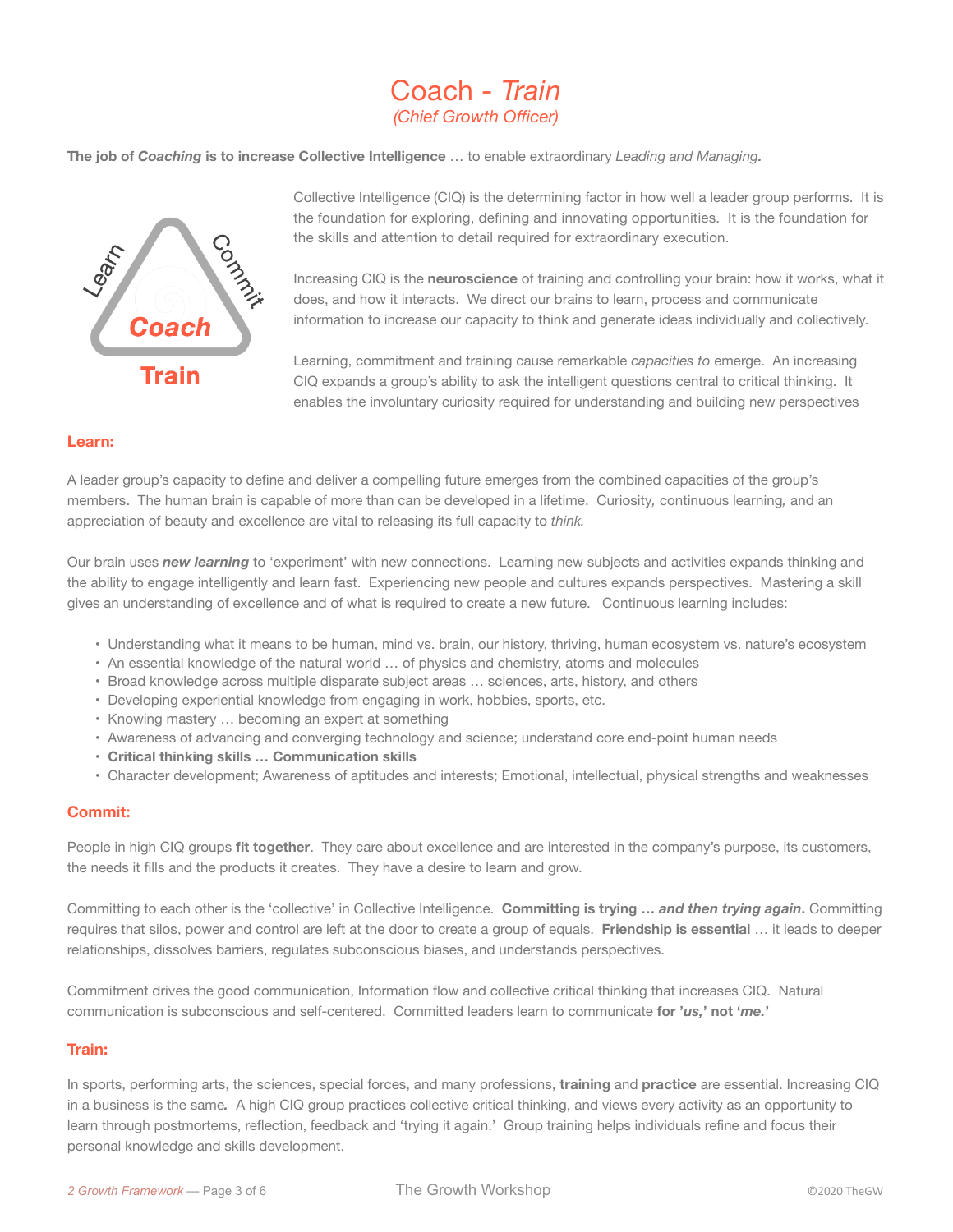## Lead — *Innovate (& Improve) (Chief Executive Officer)*

**The job of** *Leading* **is to** *define and Innovate the future* **…** to create a compelling Vision that inspires and focuses the organization on creating and delivering good Value Propositions.



An increasing Collective Intelligence (CIQ) expands a group's capacity to **explore** and investigate more of the world more quickly to define a compelling future.

Good Value Propositions are the manifestations of a vision. They show how products fill customer needs. **A thriving organization relentlessly pursues excellence in innovating, implementing and executing good Value Propositions.**

Extraordinary leaders build visions on intelligent foundations … firmly focused on solving problems, filling needs, improving lives and helping other people thrive. A clear, compelling vision answers any directional question or decision in a business.

#### **Explore:**

There is a new world emerging that is centered on solving big problems and better filling more needs for more people. A compelling vision begins with someone seeing a need in a new way, and then generating a new idea to fill the need. **Exploring and investigating** opportunities is where high CIQ groups first focus:

- Understand problems and challenges based on true end-point needs
- Know current technology, science, innovation, thinking, economics, politics, environment
- Best practices and innovation across all functions and processes
- **• Evaluate emerging new ecosystems; understand expanse of "picks & shovels" opportunities in each**
- Self asses current organization condition, capacities, capabilities; define ideal, identify gaps
- Industry specific activities, trends, new thinking and best practices
- Identify and evaluate adjacent possible, related industries and potential markets
- M&A and partnering activity and opportunities; current deal structures and financing options
- New Value Proposition and Business Model innovation opportunities

#### **Define:**

Defining a future depends on a group's CIQ to quickly and intelligently **distill new thinking and ideas into clear direction**.

- Define standards & values (e.g. simplicity, elegance, excellence)
- Define place in the new ecosystems
- **• Develop / refine a clear, concise and compelling future … with near term vision and missions**
- Target opportunities in industries, markets, customers to pursue, and products and services to offer
- Identify innovation and improvement opportunities in Value Propositions and Business Models
- Document specific selected opportunities for innovate work

#### **Innovate:**

Innovation is **creating new value or capturing value in a new way in order to move closer to realizing a vision**. Improvement is significant incremental change. *Thriving* requires both innovation *and* improvement in Value Propositions and Business Models.

- Improve, innovate Value Propositions, including products, positioning, selling points, pricing, etc.
- Define prototyping and advance testing as needed and allocate resources
- Improve, innovate Business Models, including processes, functions, CSFs, KPI's, and standards
- Improve, innovate value chain, partnering, sourcing
- Identify opportunities and targets for acquisition that accelerate product development and market access
- Define key assumptions and expectations throughout … marketing, financial, operating, product, etc.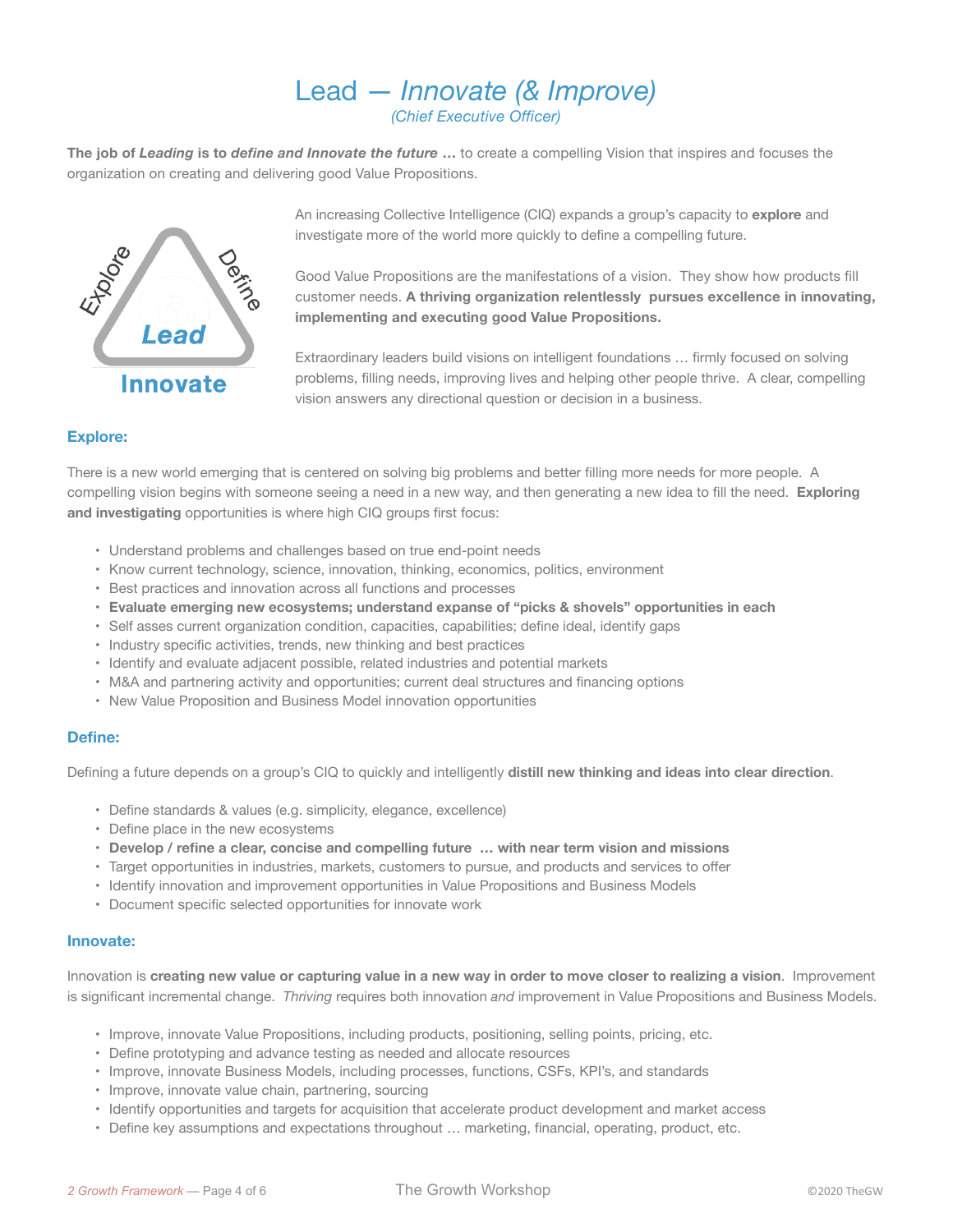### Manage — *Execute (Chief Operating Officer)*

**The job of** *Managing* **is to** *build and Execute the present* … to *deliver* Value Propositions extraordinarily well.



**Without exceptional execution, good ideas and visions are worthless.** When operations are executed well, products deliver what customers expect, marketing & sales is fast and efficient, and customers give positive feedback in re-orders, product requests and endorsements … driving more growth.

A high Collective Intelligence (CIQ) increases **people's ability to focus, organize and attend to details**. It enables them to more quickly notice anomalies and exceptions, and to realign or correct issues before they become problems.

Exceptional Managing through strong teams drives extraordinary day-to-day execution, and increases sensitivity for finding improvement and innovation opportunities.

#### **Design:**

Value Propositions and Business Models are implemented through Business Plans — a critical link in Exceptional Managing. Plans ensure **processes and activities are flexible, simple, and self-correcting, and are aligned** *and tested* **before becoming operational.** A good business design is centered on how Value Propositions deliver the vision:

- Detailed component-based business design for comprehensive ecosystem … internal and external
- Marketing & sales and product development plans, projects, costs, timelines by market
- Detailed function plans including all processes, activities, procedures, organization structure, jobs, etc.
- Acquisitions and partnering projects
- Financing and resources
- Legal, regulatory, environmental issues and projects
- Development and testing projects, including costs and timing
- Management & control processes, feedback processes, KPIs, CSFs, standards
- Assumptions-based financials by market, product, business, etc.

#### **Build:**

Implementation is the **essential step between designing and executing** where development and testing projects deliver efficient and flexible operations that can be managed effectively.

- Manage / execute projects
- Source funding and other resources
- Legal, regulatory, environmental projects
- Close and integrate acquisitions and partners
- Component and end-to-end testing (M&S, products and processes)
- Overall value chain implementation and testing
- Operating policies and procedures
- Operations / processes documentation, organization, job descriptions, training

#### **Execute:**

Execution is where a business **actually delivers value to its customers**. Exceptional delivery of Value Propositions is central to everything. Good Value Propositions not executed well are worthless. Execution includes excellence in:

- Training, awareness, excellence, focus, continuous improvement / refinement
- Day-to-day supervision and management … tasks and processes
- Monitoring, reporting and rapid problem solving and improvement
- Scanning, investigation and feedback to Leading / Innovation